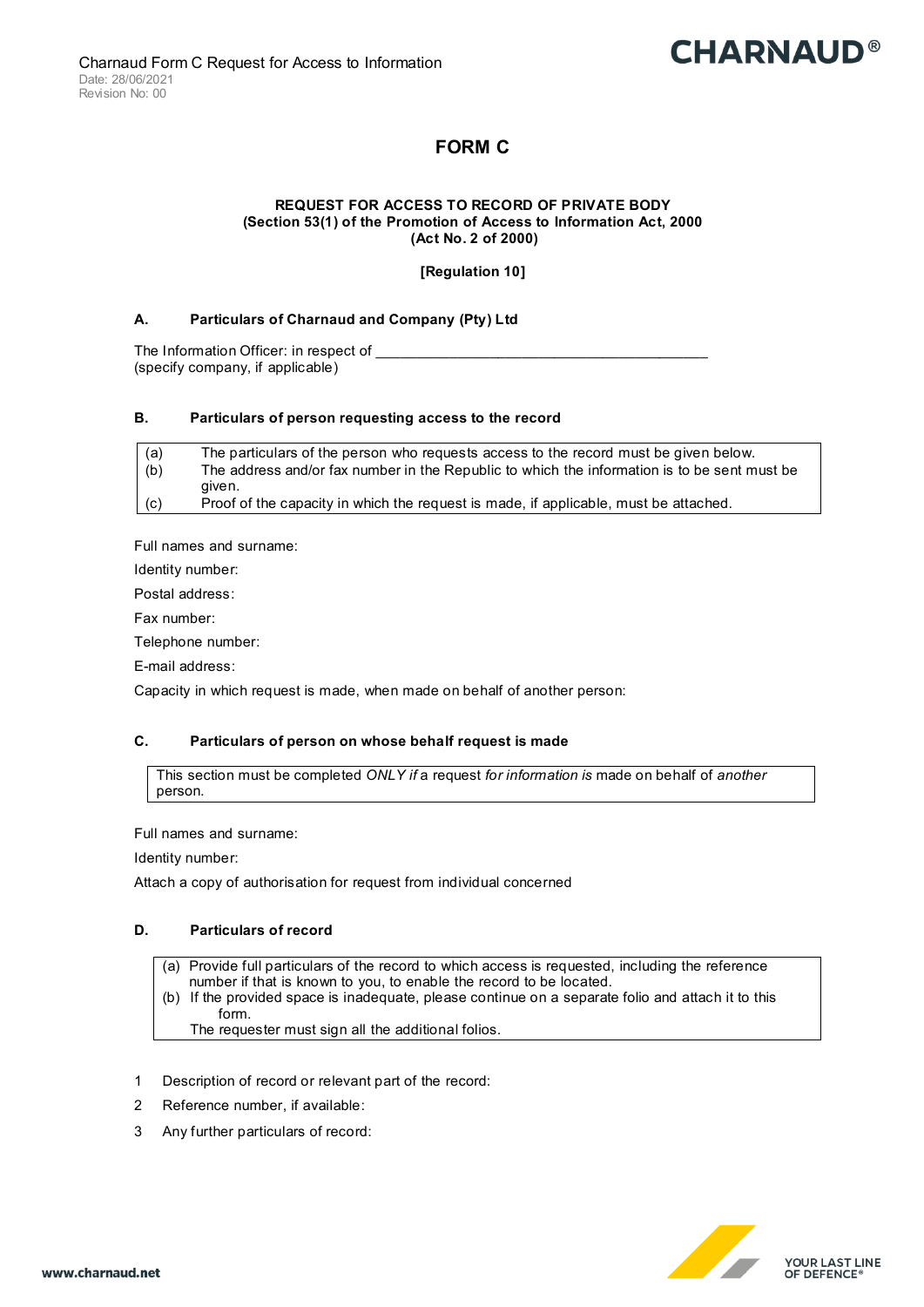#### **E. Fees**

- (a) A request for access to a record, other *than* a record containing personal information about
- yourself, will be processed only after a request fee has been paid. (b) You will be *notified of* the amount required to be paid as the request fee.
- (c) The fee payable for access to a record depends *on* the form *in which* access is required and the
- reasonable time *required* to search for and prepare a record.
- (d) If you qualify for exemption *of* the payment *of* any fee, please state the reason for exemption.

Reason for exemption from payment of fees:

### **F. Form of access to record**

If you are prevented by a disability to read, view or listen to the record in the form of access provided for in 1 to 4 hereunder, state your disability and indicate in which form the record is required.

| Disability:                         | Form in which record is required |
|-------------------------------------|----------------------------------|
| Mark the appropriate box with an X. |                                  |

NOTES:

- (a) Compliance with your request in the specified form may depend on the form in which the record is available.
- (b) Access in the form requested may be refused in certain circumstances. In such a case you will be informed if access will be granted in another form.
- (c) The fee payable for access for the record, if any, will be determined partly by the form in which access is requested.

| 1. If the record is in written or printed form:                                                                                                     |                                            |  |                                                             |  |                                                                               |            |     |  |  |  |
|-----------------------------------------------------------------------------------------------------------------------------------------------------|--------------------------------------------|--|-------------------------------------------------------------|--|-------------------------------------------------------------------------------|------------|-----|--|--|--|
|                                                                                                                                                     | copy of record*                            |  | inspection of record                                        |  |                                                                               |            |     |  |  |  |
| 2. If record consists of visual images<br>this includes photographs, slides, video recordings, computer-generated images, sketches, etc)            |                                            |  |                                                             |  |                                                                               |            |     |  |  |  |
|                                                                                                                                                     | view the images                            |  | transcription of the<br>copy of the images"<br>images*      |  |                                                                               |            |     |  |  |  |
| 3. If record consists of recorded words or information which can be reproduced in<br>sound:                                                         |                                            |  |                                                             |  |                                                                               |            |     |  |  |  |
|                                                                                                                                                     | listen to the soundtrack<br>audio cassette |  | transcription of soundtrack*<br>written or printed document |  |                                                                               |            |     |  |  |  |
| 4. If record is held on computer or in an electronic or machine-readable form:                                                                      |                                            |  |                                                             |  |                                                                               |            |     |  |  |  |
|                                                                                                                                                     | printed copy of record*                    |  | printed copy of information<br>derived from the record"     |  | copy in computer readable form*<br>(memory stick (stiffy) or compact<br>disc) |            |     |  |  |  |
| 'If you requested a copy or transcription of a record (above), do you wish the<br>copy or transcription to be posted to you?<br>Postage is payable. |                                            |  |                                                             |  |                                                                               | <b>YFS</b> | NO. |  |  |  |

### **G Particulars of right to be exercised or protected**

If the provided space is inadequate, please continue on a separate folio and attach it to this form. The requester must sign all the additional folios.

1. Indicate which right is to be exercised or protected: